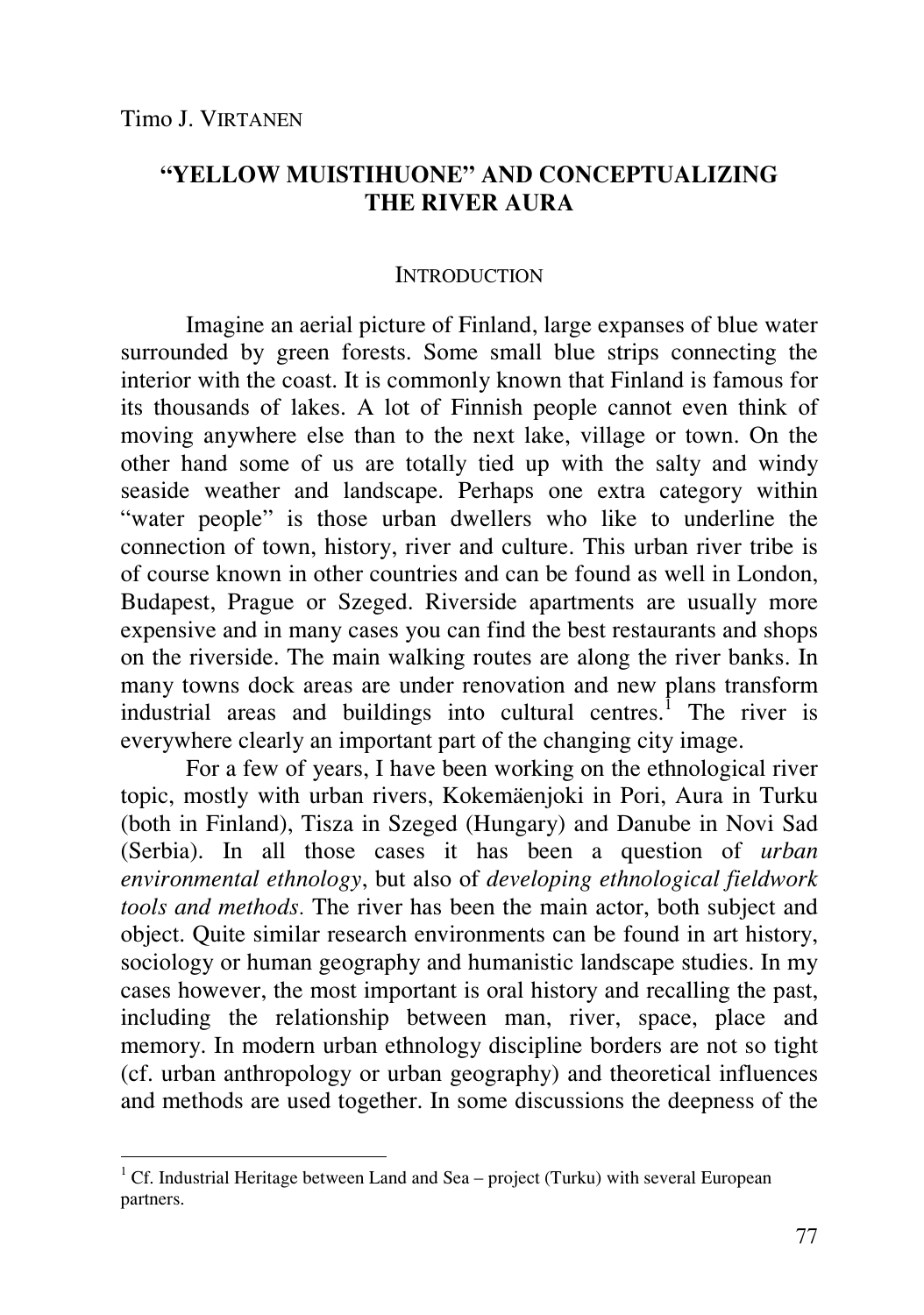city (and river) is closer to individual experiences, but as well our target can be seen as collective experiences. So, I have my own river, which is perhaps a part of another man's river, but not the same. In a Finnish motto of the project we wrote: "Kaikilla meillä on jokemme" (We all have our river).

In our project "Kerrottu ja koettu Turku" (Turku – Told and Experienced)<sup>2</sup> we tried to find those individual voices inside the common river discourse. Personal rivers become the river Aura. In the analysis this comparative process between individual and public generates more useful material. Though the project material is the starting point, it leads to new hidden memory places, local stories and names and to a "micro-geography" of the river. In this article I wish to describe especially some efforts to increase our field interactivity and accessibility in researching the river, but also to present some preliminary results about these ongoing projects.

In our work oral history, historical knowledge and archives are also combined with the idea: how the river happens. We have to be aware of the historical local facts (institutional information) such as the years when the bridge or the dam were built, but the most important question is about individual experience and later categorizing, conceptualizing and interpreting the data. However at first we should ask: How to make the field and how to work there?

In my paper I use our local river Aura as an example. It is about 70 km long, it flows to the sea after a short visit in the neighbouring communities of Oripää, Pöytyä, Aura, Lieto and Kaarina. There are certain parts which are clearly urban and some which are rural or nearly so. However the river Aura is more than urban or rural. Because of this in the following I try to find some concepts given by the river users, but first the background.

This article has at least three different backgrounds: At first the topic is combined with my river interests in the 2000s. Secondly I must note the international SemEthnoSz water seminar in Szeged. I took part in this seminar with two younger ethnology students from Turku and during the week we had a lot of good discussions about the river Aura, too. We tried to define typical urban river features and tried to find the borders between urban and rural river. Later during the  $10^{th}$ SemEthnoSz seminar we were able to use and further develop those ideas, this time in Szentes. I would like also to add my experiences in

 $\ddot{\phantom{a}}$ 

<sup>&</sup>lt;sup>2</sup> "Turku - Told and Experienced" was one of the Turku 2011 projects. See also: Arvio 2011.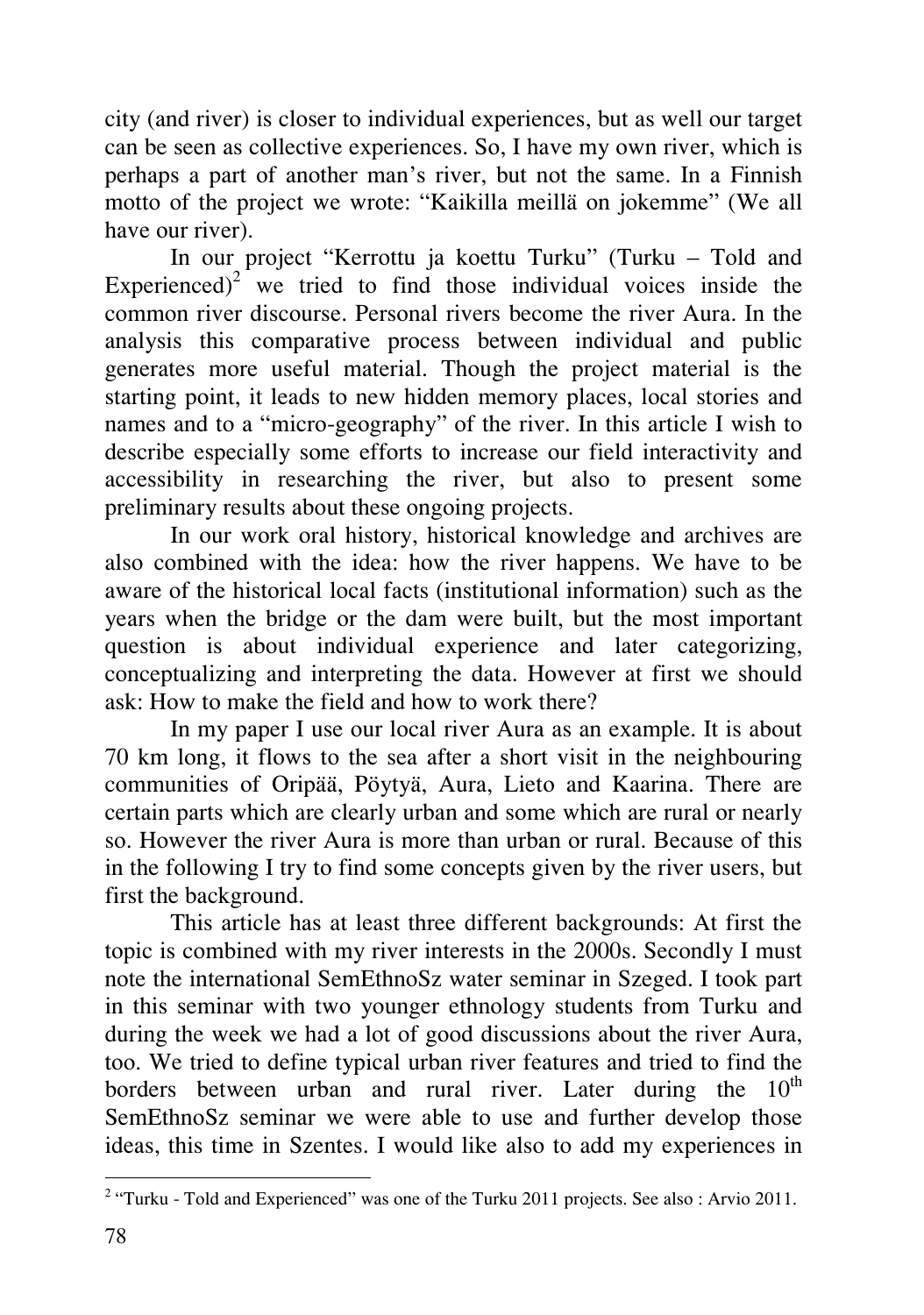Novi Sad, Serbia, because in this case I had an excellent opportunity to work with students of architecture and urban planning. The Danube is of course quite different from the river Aura, but a lot of questions are common.

## FROM LOCAL CULTURAL PROCESS TO EUROPEAN CULTURAL CAPITAL

The river flows today, but it also has both its history and a future. Parts of the past are still visible. Stone Age settlement sites and Bronze Age graves guard the river valley. Koroinen ruins near the Halinen rapids and Turun Tuomiokirkko (Cathedral) tell about the official and governing nature of this river area. They also give a positive identity to the surroundings and local inhabitants. So, in our case the river Aura is not only historical process, but also a crucial part of modern positive areal brand building. The river Aura valley is the very first area for Finnish agriculture, industrialization and urban structures (Turku). The symbiotic relationship between sea, land and river is hundreds or even thousands of years old. Actually there have been two important routes between the sea and the interior: the Hämeen Härkätie (medieval road) from Turku to Hämeenlinna and the river Aura, which was navigable even for merchant vessels. As the land slowly rose (an Ice Age effect), the water route becomes useless for bigger vessels.

All these discourses in a way culminated when Turku (Finland) was elected as a European cultural capital with Tallinn (Estonia). During the open application process I submitted a proposal paper "UMK" (Urban Memory Machine). This concentrated on research on the town and especially memory places, including the river Aura. At the same time our department of history started to build up an application "Kerrottu ja koettu Turku" (Turku – Told and Experienced). They contacted us to combine our efforts and after some negotiations I transferred my river topic to this larger application. Later this project was constructed as a two-part programme: the first part concentrated on the river Aura and the other part on the women's town.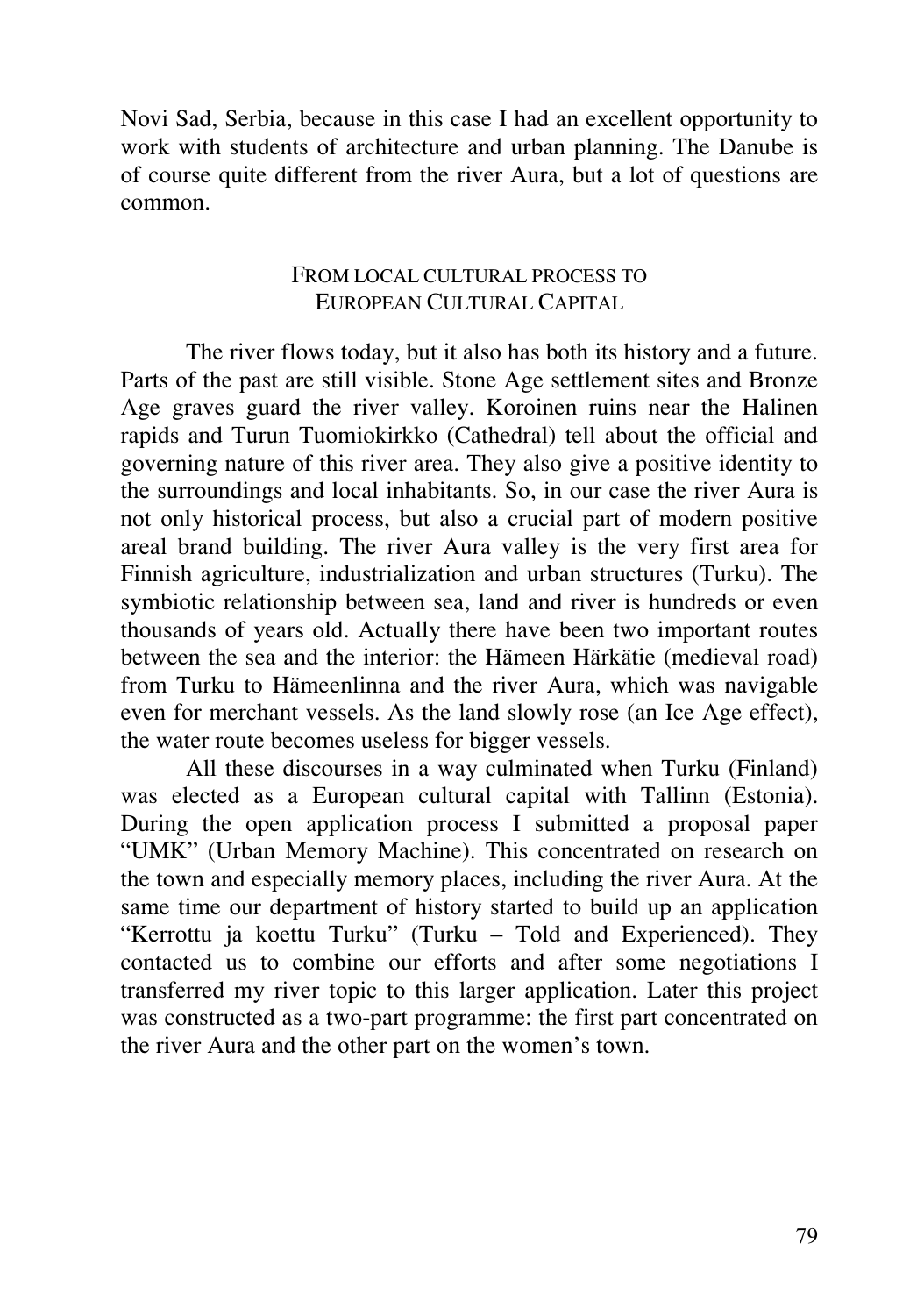### TRADITIONAL CULTURE RIVER

Turku and the river Aura have always been like sisters or brothers, at the same time both also like servant and landlord. In Kassila`s documentary film "Kolmen kaupungin kasvot" (Faces of three towns) made in  $1963<sup>3</sup>$  this river is in the very centre when speaking about Turku. According to the film the Aura is democratic and Turku aristocratic. It is true that the Aura is not on the same size scale as the great European rivers, but its meaning for locals is just as important. It is the heart of agriculture, an ancient cultural route, the urban edge and a vital background for industry. This presence has also created the situation of bad water quality. For a very long time it was a common habit to discharge all the waste waters into the river. In recent years the situation has improved. The colour of the water has however always been grey because of the clayish soil. This is not important for those living along the river, but someone coming from outside connects this colour immediately with serious pollution (as did my students in Novi Sad, too).

We have to remember that everyday life river culture nowadays means different things than it did some hundred years ago (e.g. from agriculture to creative industries). Iceboxes no longer need real ice sawn from the river. Hunting or fishing are no longer as important as they were. People used to get together, dance on the bridges, skate on the frozen river and keep cows and horses on the river banks. In our case industrial places, like water mills and small factories created an upper river village environment. The urban stretch included also bigger factories, and the dockyard has been perhaps most important. In recent years the river itself has become increasingly important. Traditional river fish markets have new competitors, such as music festivals, concerts and plays. The river is no longer only a route or edge. This has been noted also by the city, new lighting and wall stones bring new possibilities. We let the river happen.

#### TURKU 2011 CULTURAL CAPITAL WITH SOME PROBLEMS

The small boat route and huge areal cloak became more active, clean and visible already in the late 1900s. Quite suddenly there were a

 3 Kassila 1963.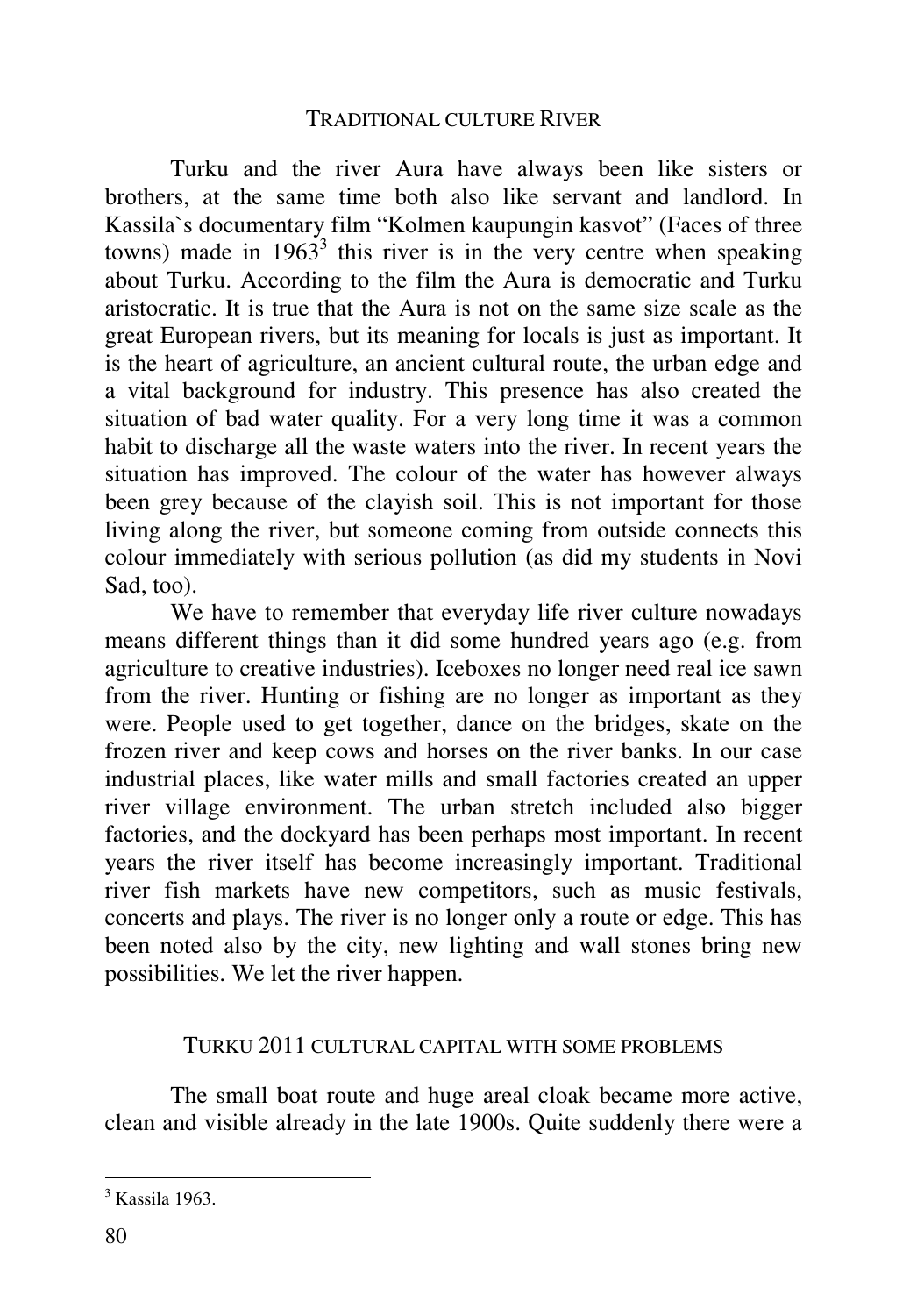couple of restaurant boats, environmental art, new lighting and plants, which create a totally different atmosphere and townscape than before. The river is almost like a part of the street system, some kind of a market place, certainly a public place.

This was clearly seen in the 2011 programme, especially in opening ceremonies, but also in many smaller chosen programmes. Huge waterbird sculptures in the river and seal sculptures on the banks showed something extraordinary for locals and tourists alike. Not only the official "cultural sector", but also everyday life is nowadays closer to the river. In summer people can get together in the riverside grassy fields. The river Aura is a popular canoeing route and a lot of family boats are moored along the city centre. Those light blue small boat anchoring poles are back in the summer and the whole "river discourse" is much more positive than some years ago.

People are more interested in the condition and future of the river. One good example is the question of bridges. There has "always" been a couple of bridges joining this part and the other part. Turku was a little bit unlucky during the 2011 culture capital year. One of the great central bridges (Myllysilta) partly collapsed and was later demolished because of serious damage. It was not only the local bridge accident which was discussed, but also the whole Turku brand. The new bridge appeared quite soon and it has a lot of artistic value, too. However there was another bridge to come in the very centre of the town. For some hundred years the old Market place had been connected with the other side of the town by a light bridge. In the early 2010s there were new ideas for the similar light traffic bridge which was to be built about two hundred metres downstream. The so-called "Pennisilta" or later "Kirjastosilta" has been moved to the river bend. The idea was perhaps good, but the new place aroused a lot of protests. This part of the river was ranked as perhaps the foremost riverscape in Finnish river iconography. This panorama to the Cathedral is (was) a national treasure and some of the citizens were strongly against the process<sup>4</sup>. We even took part in the discussion with the master dissertation of ethnologist Maria Herrala. She wrote her MA on the influence of the bridges on the townscape of Turku. The juridical process took an unfortunate turn for the town, which started to build a new bridge in late 2012.

<sup>&</sup>lt;sup>4</sup> At first there was a public address and later a new demand signed by a number of persons (two architects, professor of geography and even the writer of this article).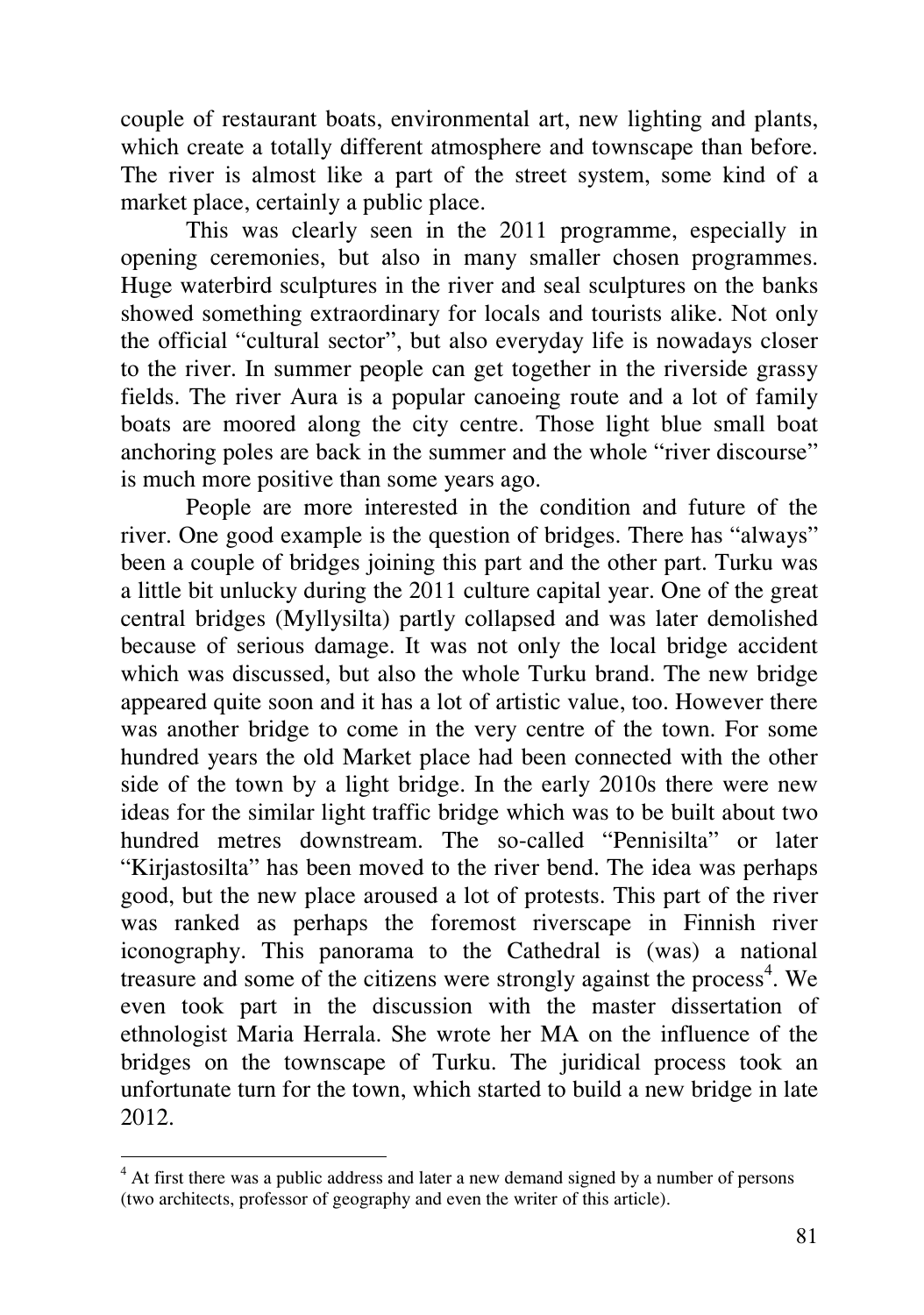It was not only the bridge process which showed us the increasing need for interactive discourse with the townspeople. Our small projects had such results that finally we decided to develop something new in the area of urban ethnological field methods. It was obvious, that we needed more interactivity and publicity. In the very beginning it was only the idea of mobility, but after some months we were ready for the mobile and interactive "Muistihuone", a real movable building.

### WHAT, WHERE, WHY AND WHEN IS THE YELLOW MEMORY ROOM?

The writer of this article was responsible for the sub-project "River Aura as cultural environment". From the very beginning of the project the river was connected with all three tasks of the university: research, teaching and so-called third task, working with the society. It was also very important that our geographical area covered the river Aura from its first metres in Oripää to the Turku harbour.

The idea of the interactive research method was discussed earlier, but real planning and construction work were done during my course on "Kulttuurin tuotteistaminen" (creative industries) with a small group of B-level students. The course was a success because everybody was eager to develop our ideas. This was the case also in very practical needs. When we had to get a carpet or curtains, somebody brought those from her/his home. We tried to collect especially place memories, but to reach our informants we had to create good places for our "MUISTIHUONE mobile office and exhibition room". Those places were based on city nodes where we could reach enough interested people. We of course also visited several planned places. Only one place was a disappointment, namely Manilla (old factory, which is nowadays a cultural centre). The problem was that the entrance between buildings was too narrow and we had to leave Muistihuone outside and also in a peculiar position.

That meant mostly places with a good number of people passing through and potential interviewees. It was not only to get interviews, but also to present our former results (panels and photos inside and outside of the cottage, books), build new networks and to find a place for discussions. This concept was as much a methodological experiment as a practical way to collect data and have an exhibition at the same time. With this mobile cottage we also had an opportunity for marketing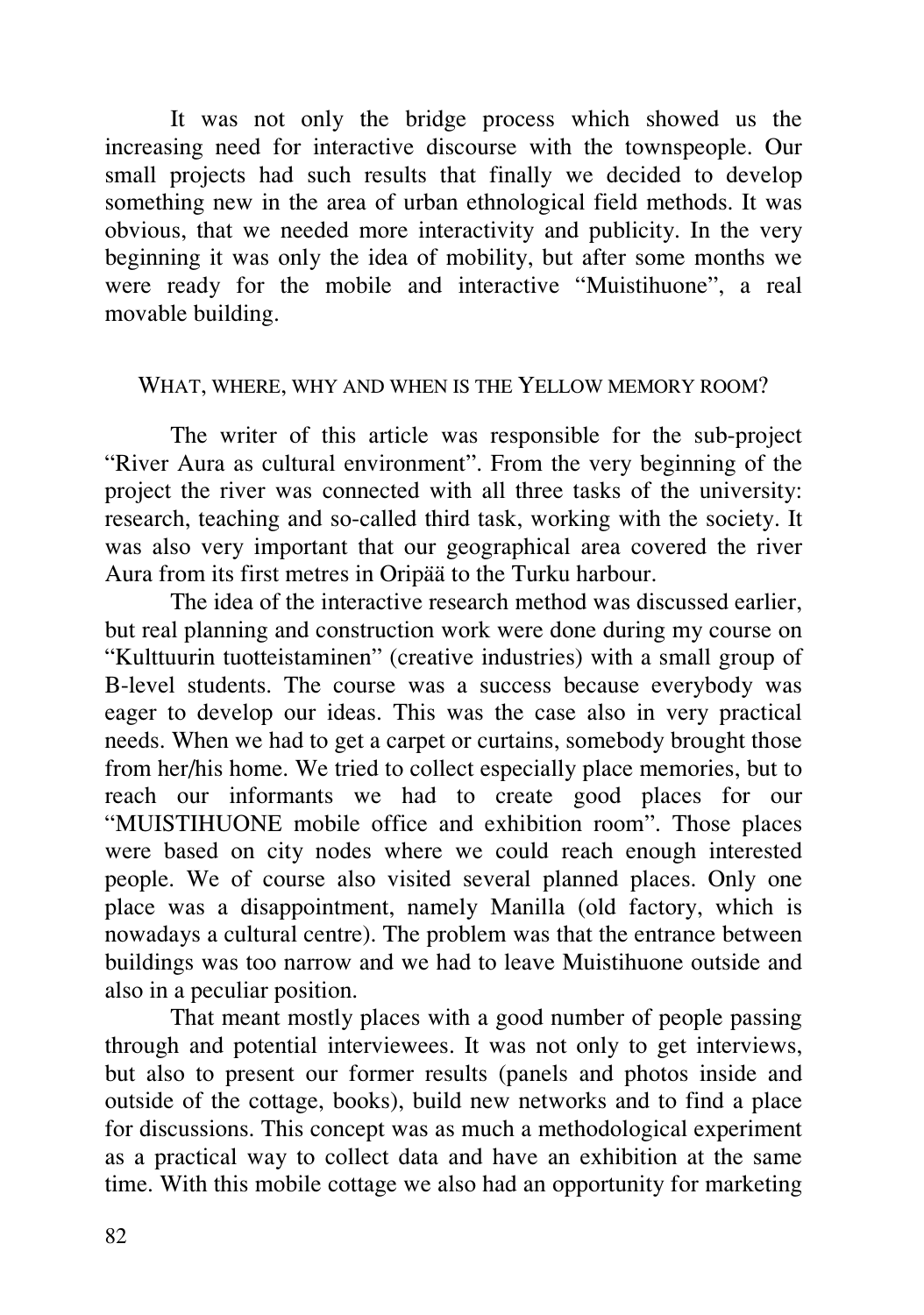the whole Turku 2011 project. From our point of view this project was like an umbrella with its lectures, studia generalia, teaching, areal workshops and workshops with other projects (like Koroinen). Instead of the light plastic rain cover we very early turned to the idea of a real mobile cottage. There were good models on the neighbouring construction sites where we also visited. I was in contact with two major construction companies (NCC and YIT) to find out the possibilities. We needed the cottage itself, but also all the logistics. I was happy to find that both companies gave us a green light with the whole package, including logistics. Surprisingly the problem was with the 2011 foundation, which informed us that those companies could not be our collaborators. The reason was that they (2011 foundation) had already chosen another company, namely NN. According to all our discussions and e-mails this was not true and our project spent some very busy weeks to clarify the situation. However after those weeks we were able to reach an agreement with YIT. We got the brand-new yellow cottage (we added some blue and red ball stickers) and what was just as important, the company moved it from one place to another with a lorry following our time schedule. Our tour started from Kyrö and continued both in the countryside communities and in chosen Turku places along the river Aura. We had a couple of students who kept our "Muistihuone" open. Actually there was also the field work course, which contained some practising parts during the process. We collected about 2000 visitors over the summer. I will describe this work and the data collected in more detail in another forthcoming article, but here I wish to briefly point out more generally something about the river concept itself, the things which were important to our visitors.

#### GOALS AND CONCEPTUALIZING

When analyzing this whole project**,** I shall attempt to summarize our work in three main topics: 1. method and research work in environmental ethnology, 2. Habits, customs and new possibilities in teaching and 3. interactivity with the (local) society, more widely the so-called third task of the university.

One of the most interesting topics is how we conceptualize the river itself. How this waterway is understood as a cultural and social infrastructure. In a way we continue the discourse between rural and urban ethnology, too. In our case we operate in both milieus and also try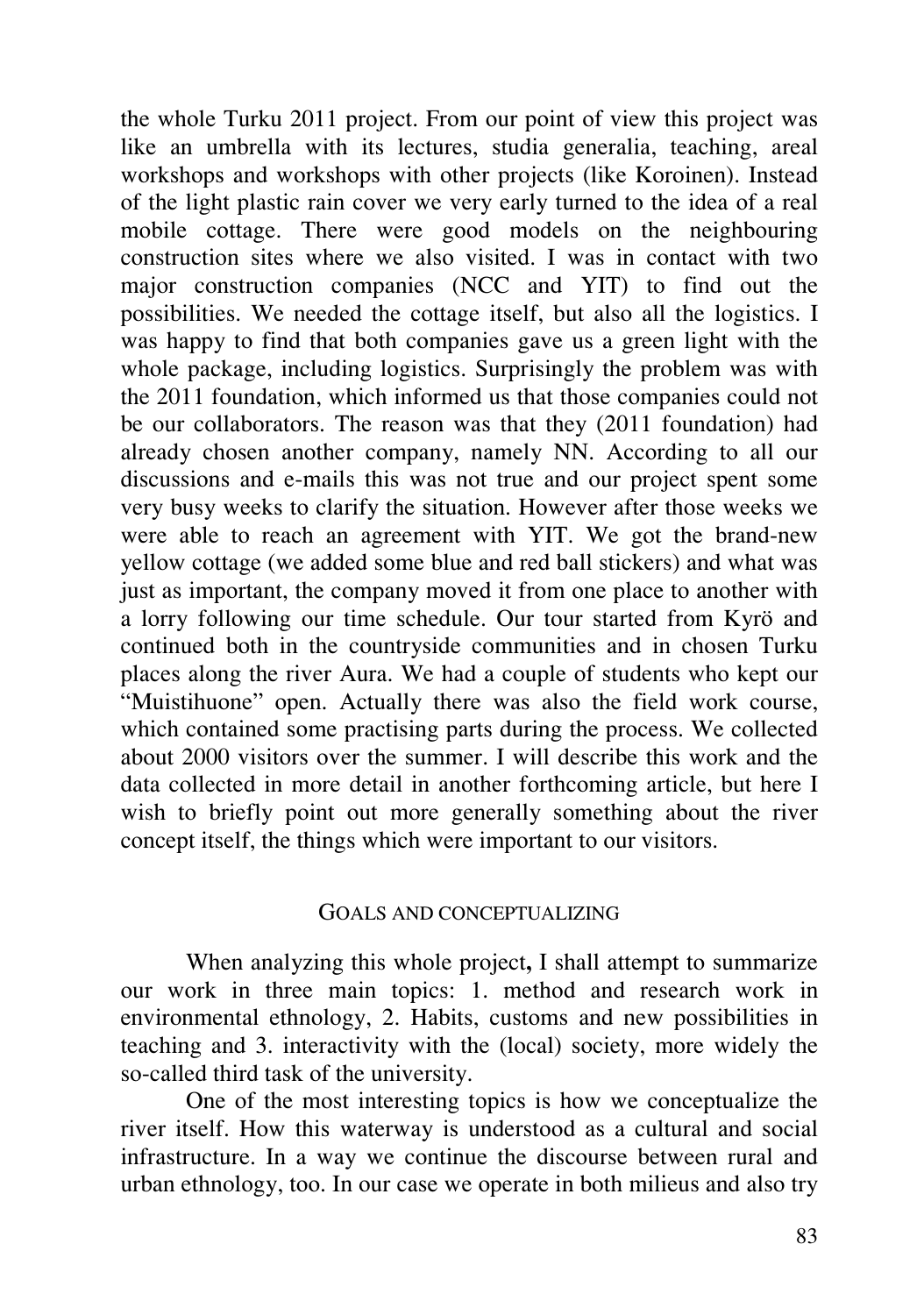to combine our knowledge from both research traditions. So, riverside saunas and urban restaurant boats are equally valuable actors. In our everyday life orientation we like to underline the meaning of (hidden, forgotten) memory places, both individual and collective. However there are also several other questions, like discussing the coalition of concepts: accessibility, dialogue, interactivity, memory place, (cultural) landscape, environment, habitat, aesthetics, topofobia and -filia. We can also speak about different kinds of resources, like economic resource, social resource or nature resource. With all of these we can find data which relates us to both built and unbuilt infrastructure. One of the final goals is that we could also use these data and results, not only at the university, but in the work with schools, foundations and different kinds of other organizations, too.

During the project we had several different kinds of working models or forums. First of all we arranged seminars for our co-workers and students, but also studia generalia for all those citizens interested in our topic. More specifically we collected material in smaller workshops. At the university we linked our project to the courses of ethnology. This means also that students wrote their papers for the project<sup>5</sup> (e.g. Herrala 2011). There were very useful web pages for the blog writings, photos, exhibition and collection tools. We devised e-questionnaires, and also offered shorter and easier versions for informants. Students and researchers also wrote blogs for those pages. Perhaps most important was however the "space", our mobile experiment "Muistihuone" itself, because there we could make better contact with the people. Some of them had already visited seminars or written their stories and some visited more than once.

Of course we tried to use all earlier experiences and find new questions. The first traces of my river ethnology appear in the very beginning of the 2000s. At that time we had some collaboration with River Aura foundation and our first publication "Muistojen myllyt" came out in 2004 (Salenius – Virtanen – Komulainen 2004). Some years later we launched wider fieldwork concerning everyday life in the river valley. Both projects also produced mobile exhibitions for museums, libraries and some other public places. In addition to these, collected data was used as source material for the research "Aurajoen Muisti – kertomuksia jokiarjesta", which is to be published in 2014 (Virtanen 2014 in print). All the material collected with "Turku – Told

 5 Nyyssölä 2009; Kostet 2009; Herrala 2011; Simola 2011.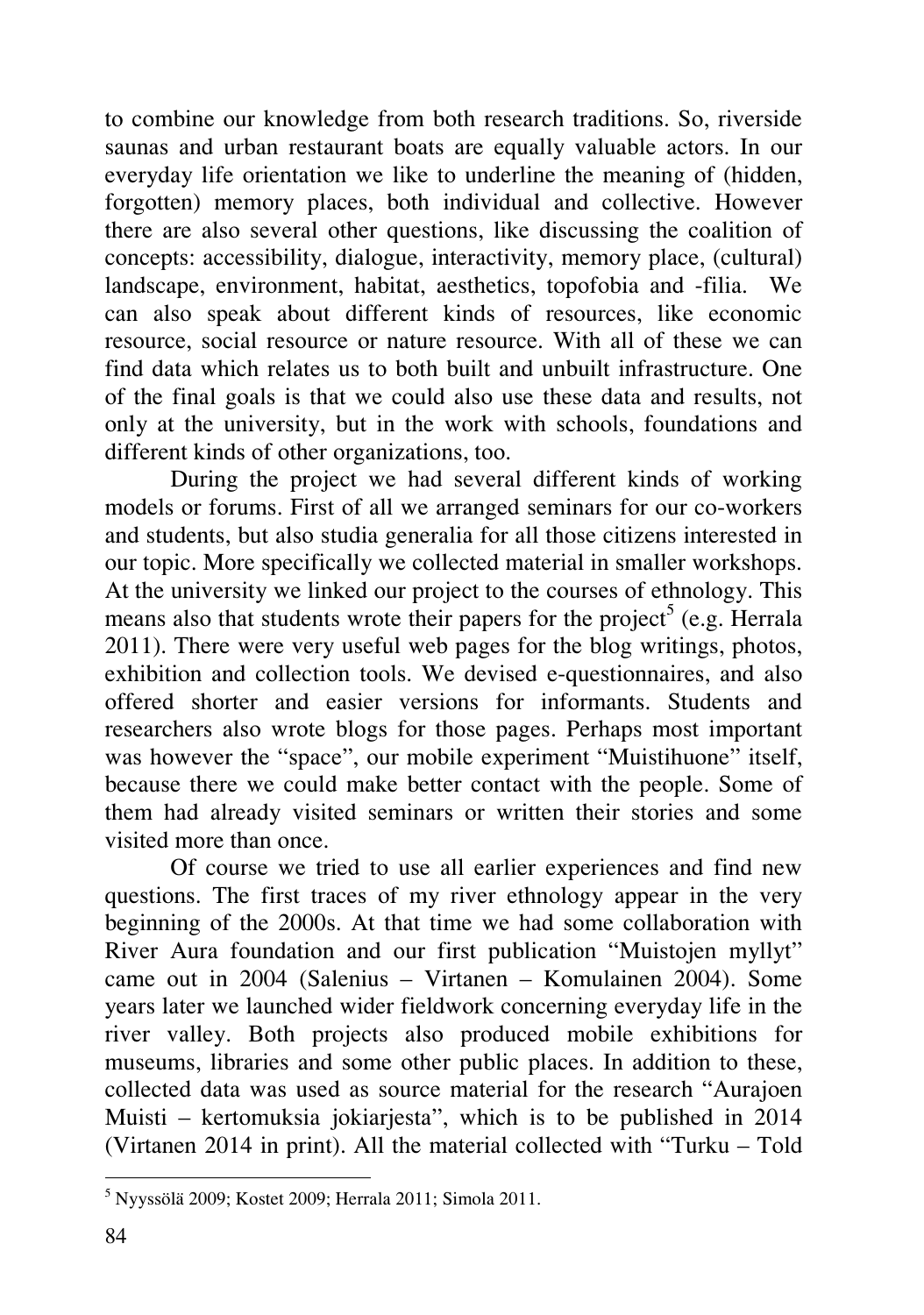and Experienced" has been archived to TYKL-archive (University of Turku).

We tried to grow our "river people network" from the very beginning. The first seminar was arranged in Turku Water Works in Halinen. Those seminars and workshops continued later at Lieto, Rusko and Turku libraries. In some cases we had both exhibition and lectures, but at the same time tried to collect new data with mental maps, questionnaires and interviews. I have to note that one of these workshops was open for immigrant women only! That is also the moment when the Tigris is first mentioned in our materials. For marketing those events we published a couple of flyers and different kinds of cards like information papers.

### FROM ANCIENT NATURE ELEMENT TO FUTURE CULTURE ARENA?

This river is like a self-cleaning part of the environment to most of the Turku people: dirty greyish and flowing slowly. Like our grey everyday life, our river is however deeper and more meaningful. The image of the river is mostly historical and cultural. Turku has always been a river town and it was obvious that our cultural capital 2011 includes this river, too. When reading those applications, you can find river topics from many connections. Mostly those were not research proposals, but performances, children's culture, environment art and so on. In those cases the river was more like a suitable arena or "public main street" for all kinds of events. It was also seen more like an object, not a subject. Local river discourse tells about urban technical infrastructure (a part of the street system), bridges and more widely of the urban built environment. It is also clear that before our project, the rest of the river (the rural part) was not so much discussed. Our work and analysis reaches from the harbour to the first springs of the river. The small stream grows as it flows towards Turku. Some main rapids give more power and at the city centre it becomes quite calm and ready to meet the sea.

From the temporal point of view, the river is both a long cultural project and a floating moment at the same time. You can see prehistoric sites even today, but at the same time you can be a part of the decisionmaking process for the river's future. This is one of the most interesting questions: how is it with the river's future? This should be one of the main tasks in our research: How is it with the river in 2030?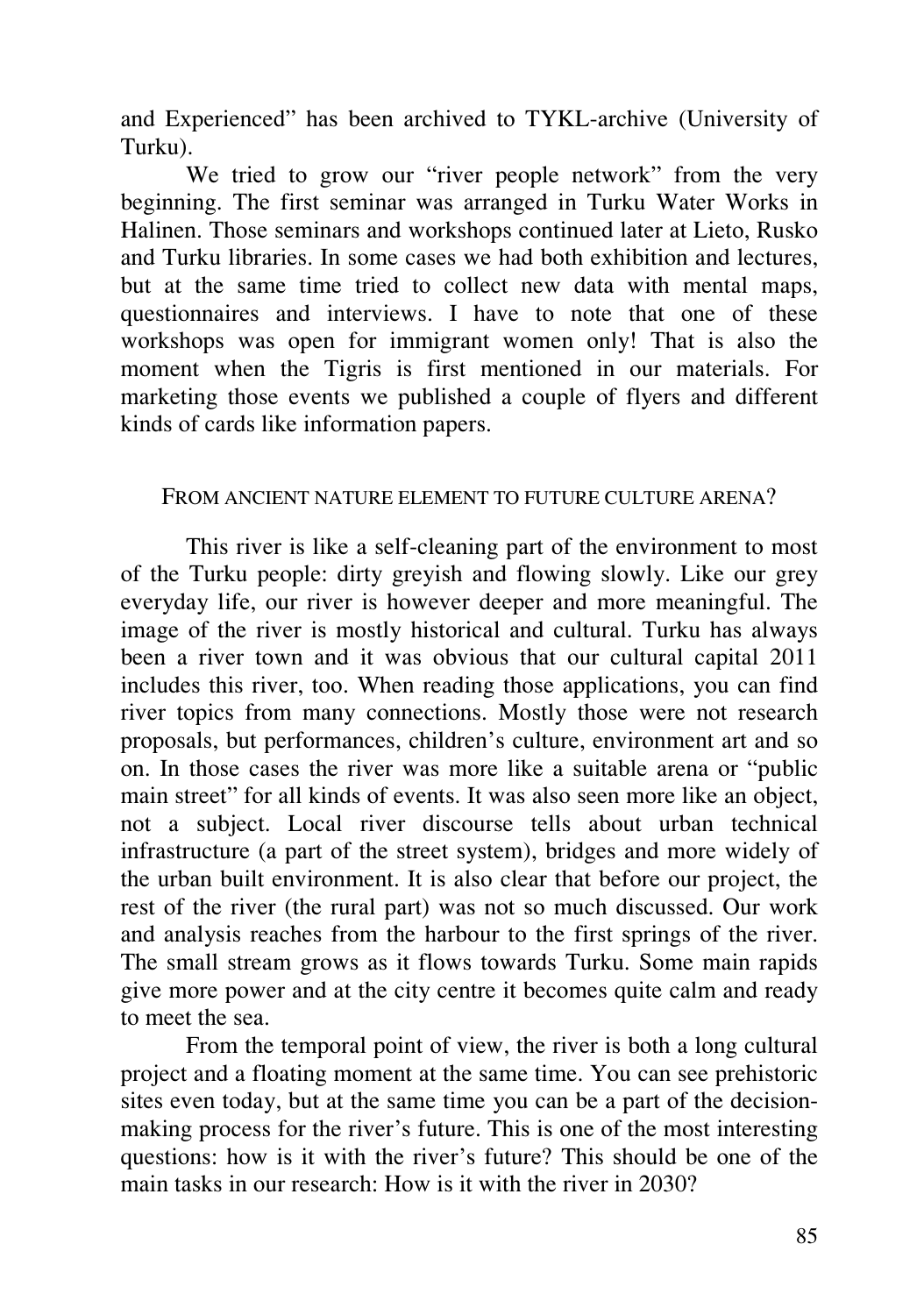#### RESOURCE FOR EVERYDAY LIFE

We can think that the river is the reason for the (pre)historic sites around it as well as for the modern cultivated fields. It is an everyday life route for moving from one place to another, but it is also a source for food and other resources like leisure-time activities, hay loads, small animal furs, water and ice blocks. Different kinds of niches open one after the other every year. The relationship between local people and the river nature however changes because of the changing technical infrastructure, but also e.g. because of the changing quality (or volume) of the water. We do not speak here about flood effects on the same scale as the flooding caused by many bigger rivers. It is a little bit surprising that the most common resources mentioned in Turku discourse about the river Aura are those connected with the rural milieu: all those salmon rapids, almost 40 different fish species, swimming places, watermill ruins and agricultural landscapes create balancing factors for the urban industrial river. On the upper stretches of the river the water itself has been an important resource. It has been used for fields, as drinking water for cows, as ice blocks for the preservation of milk (sawn in the winter, but used until late summer to keep milk cool). In the urban milieu the river used to be like a long small boat harbour. There were also certain places for the archipelago boat traffic. This continues even nowadays with numerous tourist boats.

Nowadays there are very popular places for sport fishing (Halinen, Nautelankoski), but some decades ago most of the riverside families tried to catch fish (pike, bream, perch, salmon) for their table, too. It was the same with waterbirds and crabs. We cannot forget all the mills which were built to use water power. In some cases we can also find some industrial traits like upper river dairies, the Manilla urban rope factory and distillery, the Barker cotton mill or leather fabric in the Aura centre. In the very centre of Turku we can find specialized parts like the dock area and harbour for the giant car ferries. In the town centre the riversides are constructed with stone walls and good electric lighting which create a totally different atmosphere than on the upper river. There are also more than ten restaurant boats (at least three are open in the winter) in the centre.

One of the rapids is more or less connected with the city centre and situated at the suburb of Halinen. This place is famous for its industrial history, but is also known as a modern fishing place where even salmon can be caught. That is why the town also constructed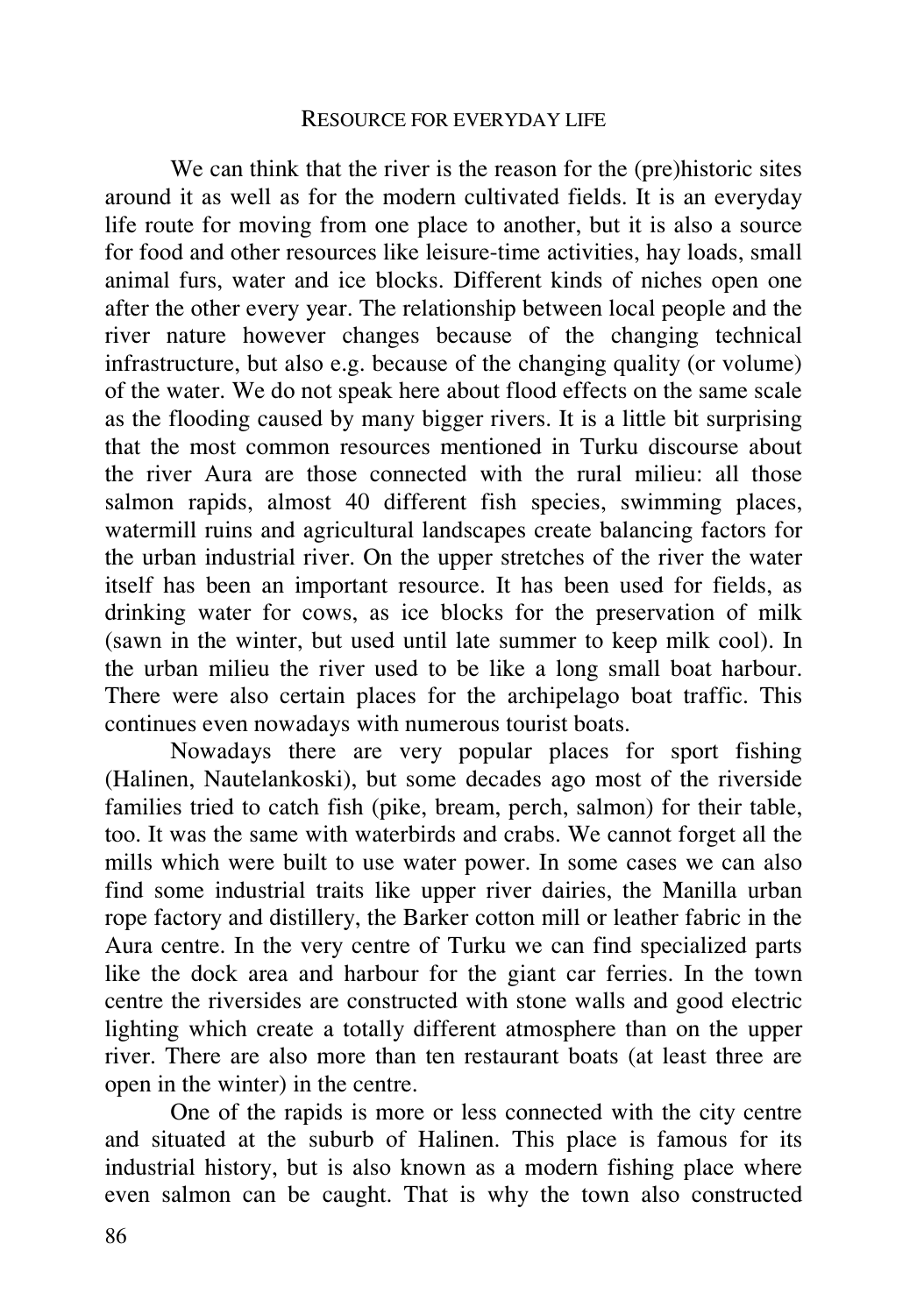concrete steps for the fish swimming up the river. The building of the river Aura Foundation (our important collaborator) is also situated on the bank of the Halinen rapid.

#### RIVER AURA AS TECHNICAL AND ART ELEMENT

The river is usually both the route and the edge. As well it is a collection of technical solutions. Bridges must be built, but those must allow the traffic, too. There are some other main "problems" in the history of the technical river discourse. The river Aura, as well as many other rivers, has been an areal cloak and the quality of the water is still one of the most important themes in everyday life discussions<sup>6</sup>. There are a number of new solutions to avoid pollution, like field shelter areas (EU directives) in the riverside, river bottom dam constructions and of course modern equipment for water cleaning.

Streets cross the river with different kinds of bridges. In recent years these bridge discussions have been very visible (see above). One of the most interesting new results in our fieldwork is that the river is the tool and also an arena for political struggle and ways of using political power. This discussion also gave more role and meaning to our fieldwork and research texts.<sup>7</sup>

The Turku 2011 program turned to the river from the very beginning and it figured prominently in the big opening ceremony with fireworks and a circus-like program. It was not so much a question of the historical river value, but the idea of a suitable arena. The everyday life of the river was suddenly changed by the festivities. Both the river Aura and Turku have their own image. When branding Turku as a culture town, the river was needed, too. On the other hand, when the river is used as a local arena, it is not just any river, it is the river Aura in the old capital town of Turku. Music festivals like  $DBTL<sup>8</sup>$  or some fish markets also give a certain richness to the urban river culture. Already before the Turku 2011 cultural capital year we have had a lot of

-

<sup>&</sup>lt;sup>6</sup> Cf. The situation and programs concerning the Danube: we have to understand the complicated situation between many countries, but the river policy is becoming more and more demanding even with small communities.

 $<sup>7</sup>$  E.g. Maria Herrala's (2011) final-year thesis about river bridges was used in the highest</sup> court during the "Kirjastosilta" case.

<sup>&</sup>lt;sup>8</sup> DBTL, Down by the Laituri is an urban music festival in Turku. It happens along the riverside.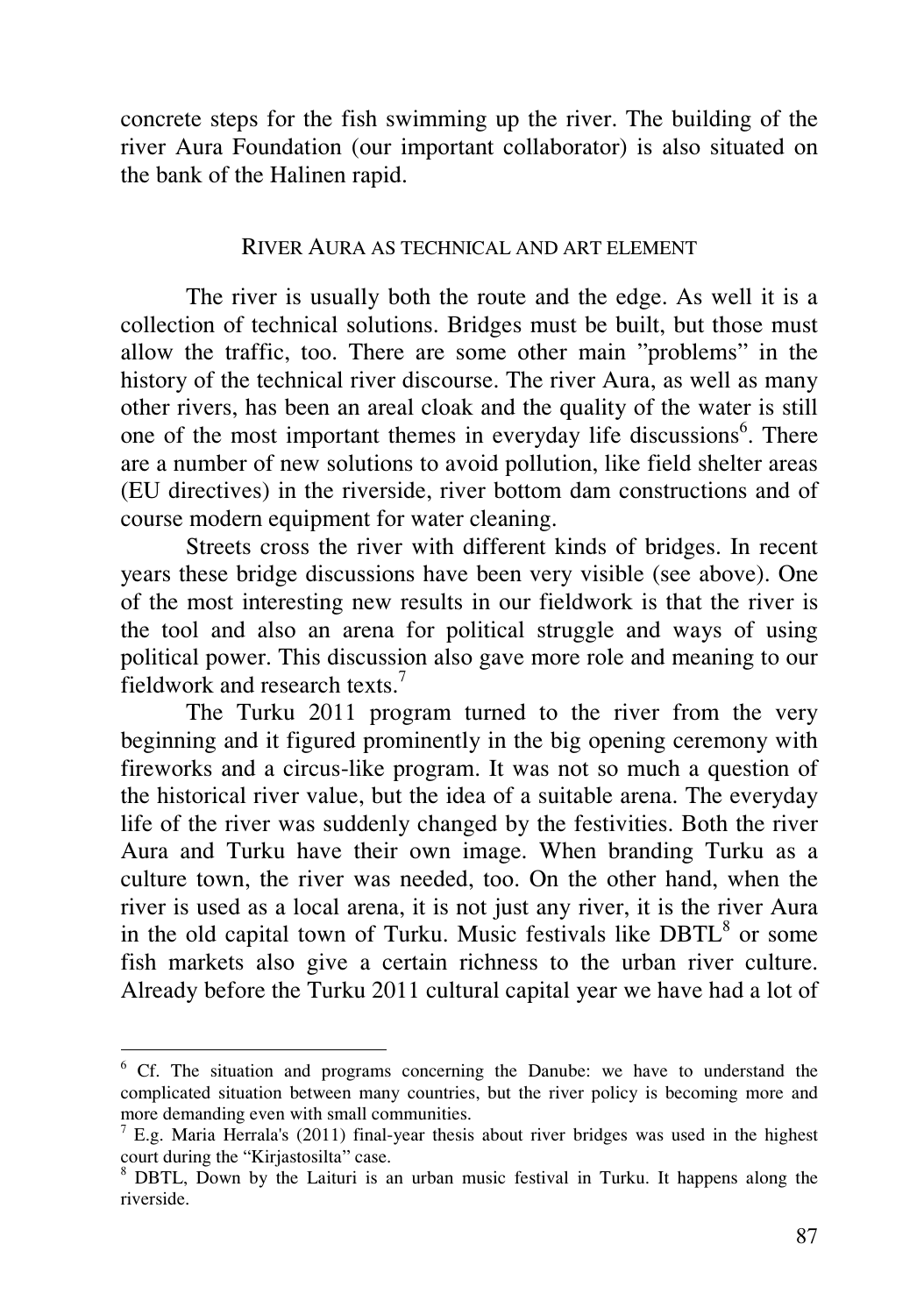environmental art $<sup>9</sup>$  along the riverside (and even in the river, such as</sup> "Harmonia"). There have also been many plans which have not been fulfilled, like the 2011 river pavilion. This competition was meant to produce some kind of a floating building. The winner "Orko" included also an experimental idea to clean river water with a working alga system. You know now the idea of pavilion and even the place. It has not existed, but the memory is available.

### INDIVIDUAL AND COLLECTIVE MEMORY PLACES

The theoretical space and place discourse varies a lot depending on the discipline. In ethnology we usually spoke about environment, but nowadays more and more also about the meaning of the space and place in the sense of human geography or critical geography. Childhood swimming and fishing places can still be with us in visual memories, the taste of the water or soundscapes of the crowd or silence. Though the relationship between public spaces and individual places needs several different scientific notes, there are my places, your places and some we know together. Those secret crab places, swimming sands or stones with names are all available, but it is even more interesting if you can access the linking story behind these.

It is obvious that many river landmarks can be understood in different ways. One excellent example is a single concrete pile on the riverbank near Halinen rapids. Covered by modern graffiti, this element does not tell so much about itself. If you happen to know that there was a bridge over the river at that spot, you can get more. Even more, if you know that it is the last remaining part of the railway bridge of the vanished ceramic factory "Kupittaan Savi" nearby. Actually there are no other signs of the factory or the railway between the factory that has disappeared and the river bank (which was the source for the raw material).

Most of the memory places at the river are however not special landmarks, but empty places where somebody used to have picnics with friends, feed waterbirds or saw an unfamiliar butterfly. Combining all these we can create individual small-scale or micro-geographical maps of the river environment<sup>10</sup>.

 $\overline{a}$ 

<sup>&</sup>lt;sup>9</sup> E.g. Fibonacci sequence 1-55 (Mario Merz 1994) red light numbers in the smoke stack of Turku Energia or Achim Kühn's "Harmonia" (1996) also known as the "tail of the whale". <sup>10</sup> Cf. Virtanen about urban mental maps.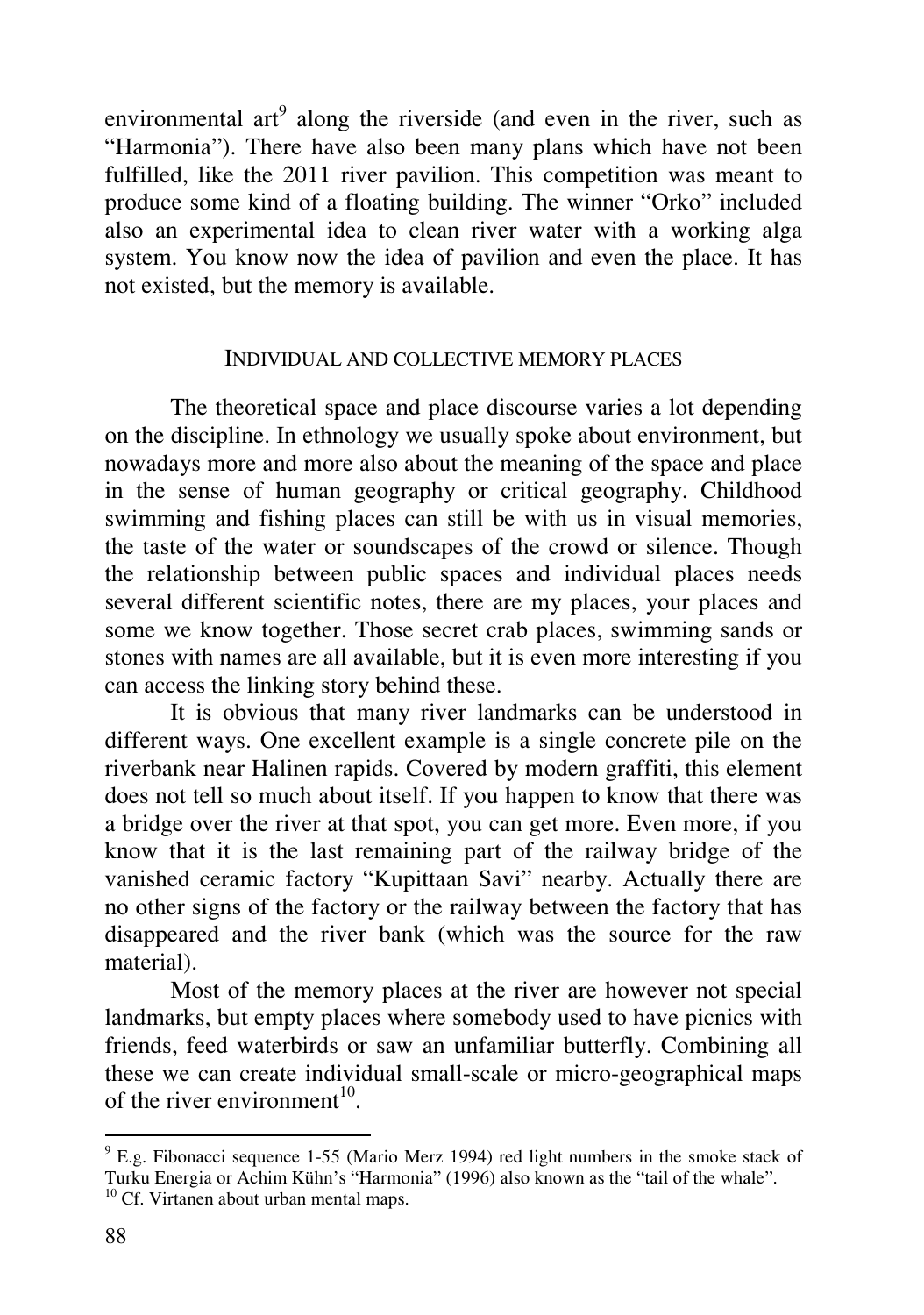#### THERAPEUTIC RIVER

*"When our children were small and our baby fell asleep after lunch, my husband stayed as a babysitter and I went alone to the river Aura and I swam along the river and it was a great feeling of freedom and my own time, when I swam kilometres in both directions. And now, as a pensioner granny, I would still like to go to the river, if I could. I think that I almost used the river in a similar way to paddlers with their canoes, I swam many kilometres. Those times gave me great pleasure. All those visual elements were also very important to me, I enjoyed the landscape and everything I saw. It was huge… and especially relaxing, feeling and finding the balance, safety around me and certain… that nature meant everything good.*"<sup>11</sup> I can imagine that some fishermen at the Halinen or Nautelankoski rapids could tell quite similar stories. The river is important for all of us now, before and in the future. The next research project should be about the future of the river!

<sup>-</sup> $11$  TYKL/KK/2581